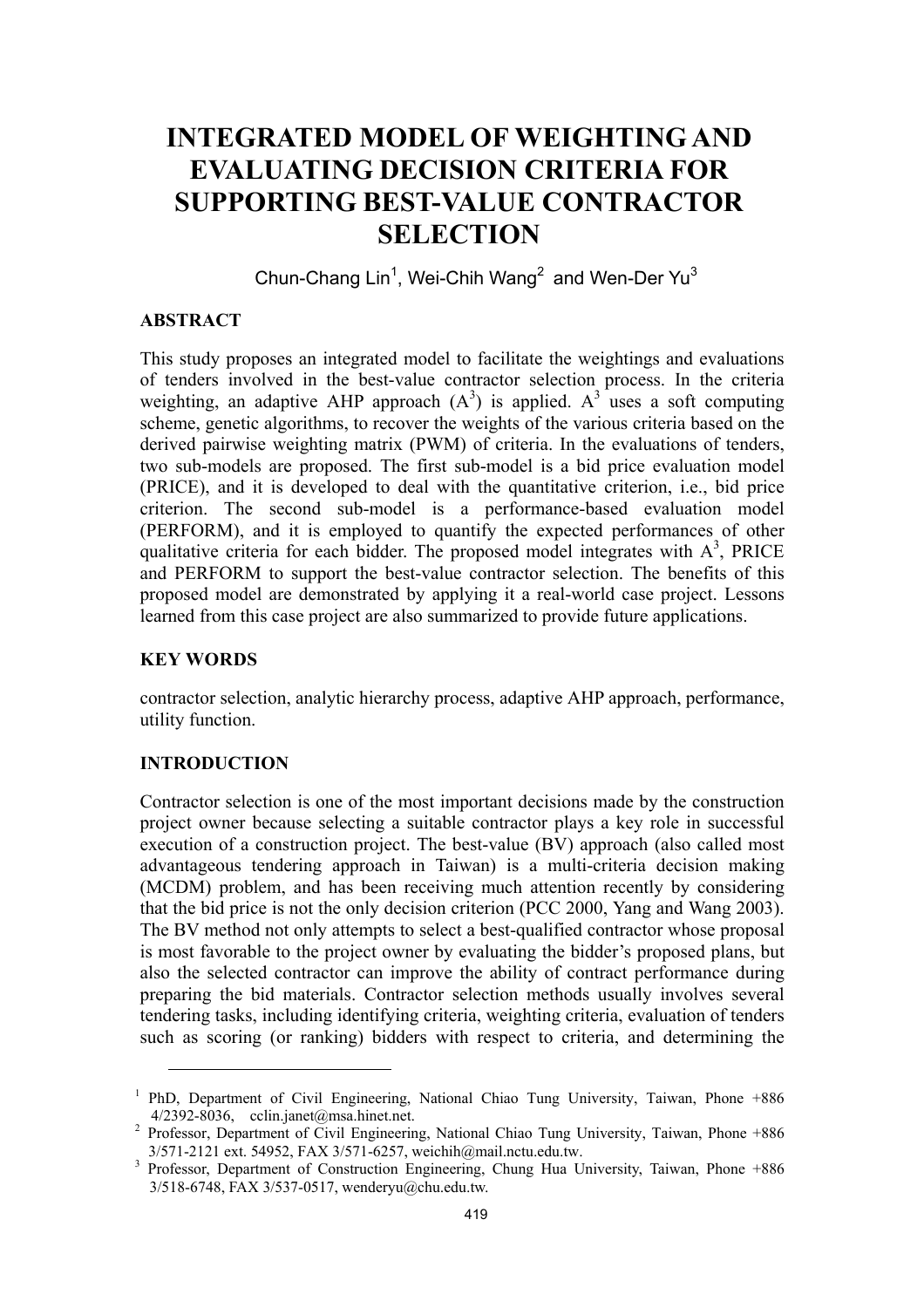winning bidder (Lin 2008, Lin et al. 2008). However, there are numerous methods have been proposed to support contractor selection, including utility theory (Hatush and Skitmore 1998, Pongpeng and Liston 2003), fuzzy theory (Hsieh et al. 2004, Singh and Tiong 2005, Li et al. 2007), performance-based model (Kumaraswamy 1996; Alarcón and Mourgues 2002), analytical hierarchy process (AHP) or AHP-based approach (Saaty 1978, Fong and Choi 2000, Al-Harbi 2001, Shiau et al. 2002, Kahraman et al. 2003, Bertolini et al. 2006, Anagnostopoulos and Vavatsikos 2006, El-Sawalhi et al. 2007). Besides, Maturana et al. (2007) developed an on-site evaluation method based on lean principles and partnering practices to select the subcontractors. The method allows main contractors to help subcontractors improve their performance by providing them with periodic feedback (Maturana et al. 2007).

This study proposes an integrated model to facilitate the weightings of criteria and evaluations of tenders involved in the BV contractor selection process. In the criteria weighting, adaptive AHP approach  $(A^3)$  is applied (Lin 2008, Lin et al. 2008). In the evaluations of tenders, two sub-models are proposed, PRICE sub-model that is applied to calculate the bid price scores (Lin 2008, Lin et al. 2007) and PERFORM sub-model that is applied to assess the expected performances of qualitative criteria (called performance criteria) for each bidder. The remainder of this paper is organized as follows. First, the BV contractor selection process in Taiwan is described. Second, the  $A^3$ , PRICE sub-model and PERFORM sub-model are reviewed. Third, the research methodology is discussed. Fourth, details of the demonstrated case study are presented. Fifth, findings and lessons learned are documented to provide prospect users a useful guideline. Finally, a summary and recommendations for future research are concluded.

# **BV CONTRACTOR SELECTION PROCESS IN TAIWAN**

As required by the Taiwanese Government Procurement Law, if a government entity (called project owner or client hereafter) intends to adopt the BV approach in tender selection, obtaining the approval of his superior entity is necessary at first (PCC 1998, PCC 2000, Yang and Wang 2003, Wang et al. 2006). Then, the procedure described in Figure 1 must be followed. In step 2 of Fig. 1, the project client must prepare a draft of selection methodology, including the evaluation criteria, the criteria weightings, scoring method, and other relevant documents. Then, a selection committee must be established to review the draft and should at least hold one official meeting to confirm the evaluation criteria and selection methodology (step 3). Based on the published tendering documentation and contractor selection methodology, interested bidders can prepare bidding documentation and then submit bids (step 5). After bidder amount is legal, the final selection procedure proceeds. Following pre-qualification that will eliminate unqualified bidders (step 6), there will be a selection meeting that shortlist bidders are invited to present their proposals and the committee will do the evaluations and determine the BV contractor (steps 7~8). In step 7.3, three types of scoring methods can be utilized to choose the contract winner: the weighted score method, the unit-price method, and the ranking method. Further details concerning these three scoring methods can be found in PCC (2000).

Proceedings for the 17<sup>th</sup> Annual Conference of the International Group for Lean Construction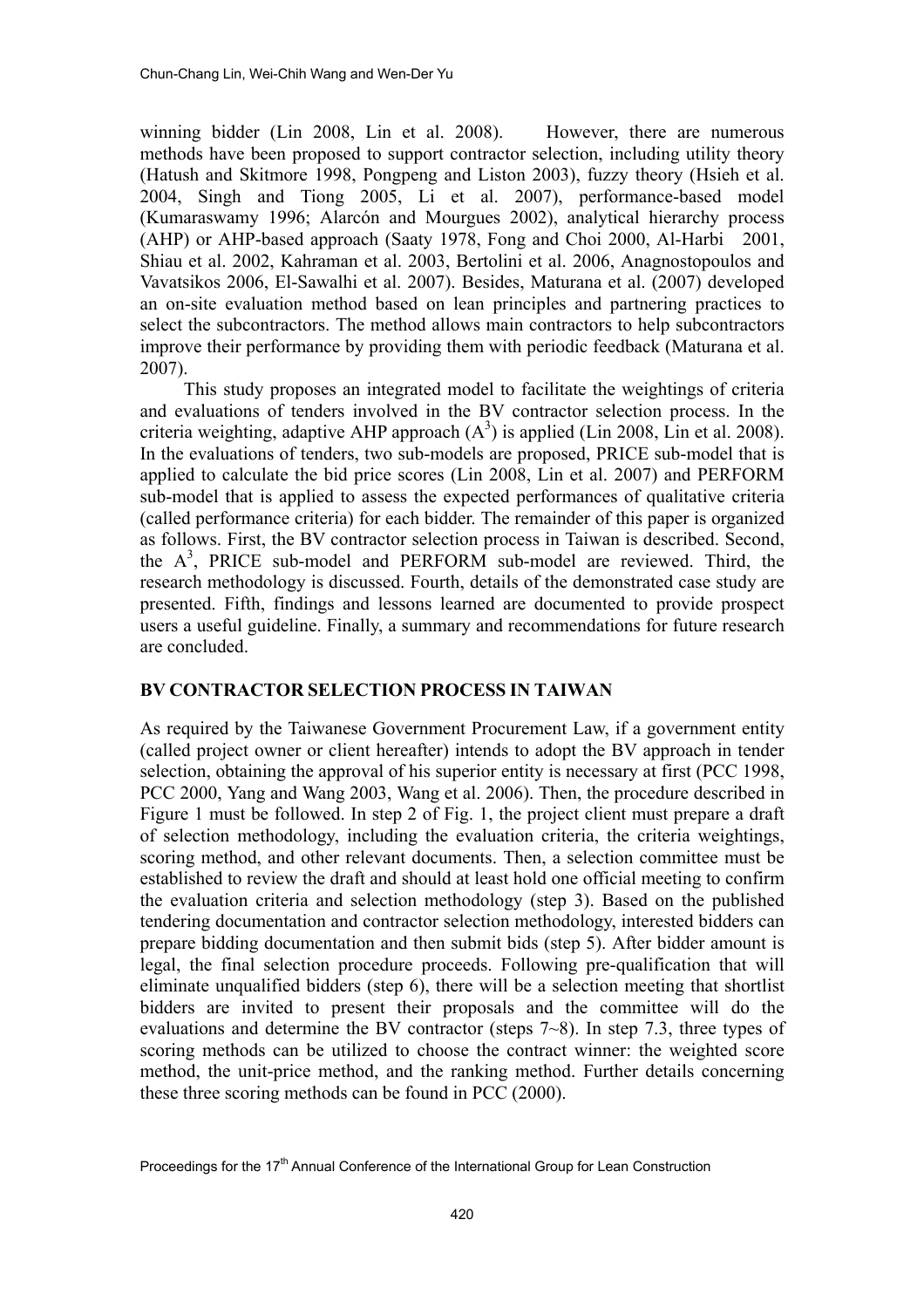

Figure 1: Best-Value Contractor Selection Procedure in Taiwan

# **REVIEW OF METHODS**

The  $A<sup>3</sup>$ , PRICE and PERFORM methods for contractor selection are reviewed hereafter to provide the research background.

# **ADAPTIVE AHP APPROACH (A3 )**

The  $A<sup>3</sup>$  method was proposed by Lin et al. (2008) to resolve the difficulty encountered by the AHP users in obtaining consistent PWMs. The required execution procedure of  $A<sup>3</sup>$  is identical to AHP except that no iterative reassessments are required to obtain the consistent PWM. Figure 2 designs the implementation steps to incorporate  $A<sup>3</sup>$  into the step 3.2 of Figure 1 for BV contractor selection procedure. Sub-steps 3.2.1 to 3.2.6 describe the procedure to calculate weights of criteria based on AHP. As shown in Figure 2, instead of reassessing the relative weightings of the committee members,  $A<sup>3</sup>$ assumes that the original PWM generated can best reflect the belief of the member and use it as a guide to adapt the PWM toward the direction to achieve a lower CR. That is, an adaptive algorithm (e.g., Genetic Algorithms) is adopted to modify the elements in PWM so that it maintains the original PWM as much as possible and results in a lower CR. Further details concerning the  $A<sup>3</sup>$  please refer to articles by Lin et al. (2008).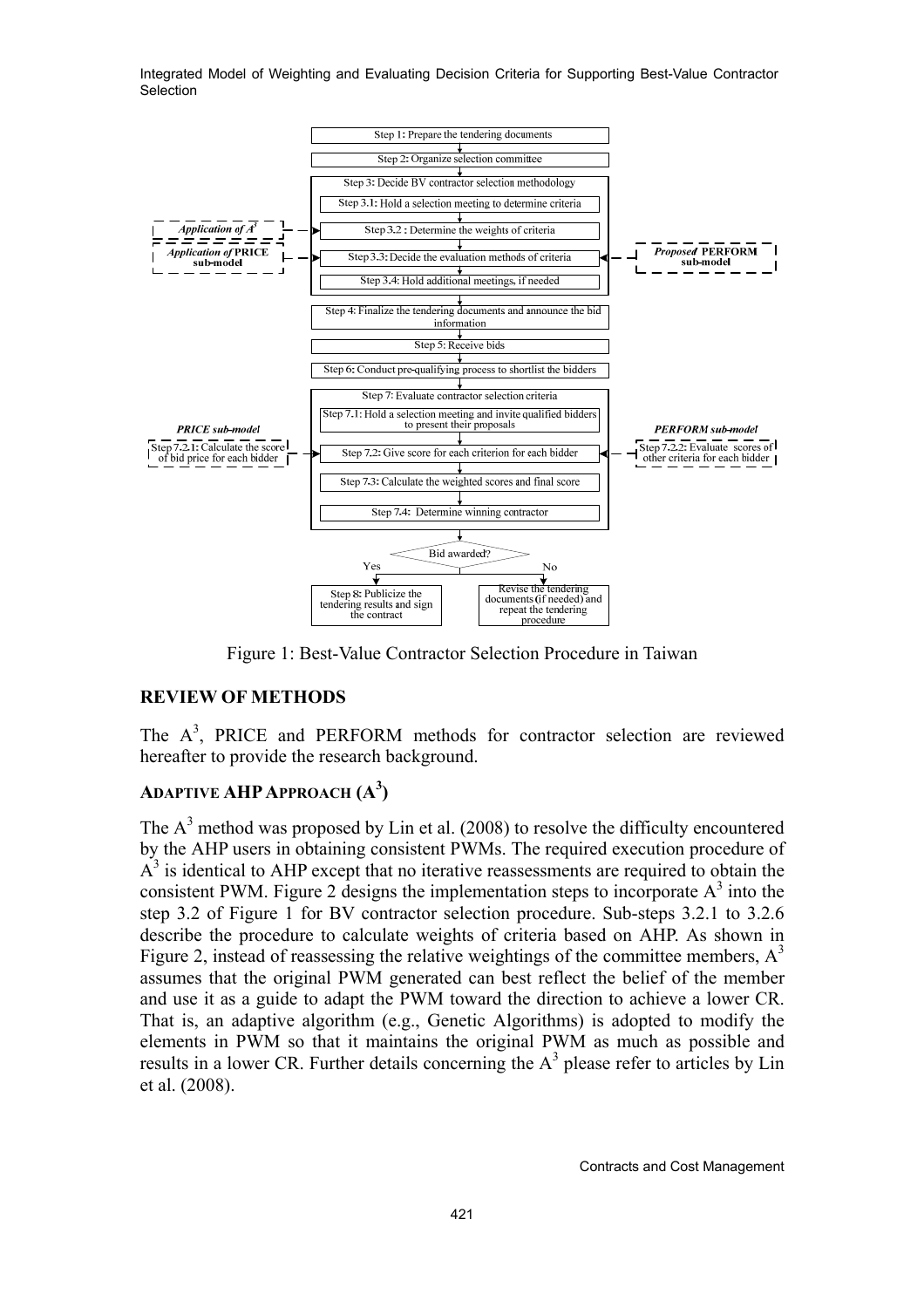

Figure 2: Implementation Steps Based on AHP and Using  $A<sup>3</sup>$  to Calculate Weights of Criteria

## **PRICE SUB-MODEL**

The PRICE sub-model is dependent upon the use of an electronic-facilitated bidding procedure that requires bidders to submit bids electronically (Wang 2004; Wang et al., 2006, Lin et al. 2007). An electronic spreadsheet file for project cost estimates (with a blank cost cell for each cost category) is included in bid package documents. Each bidder must fill in a cost for each cost category. A bidding package submitted without this completed file is disqualified. This electronic file helps establish an integrated spreadsheet that combines the costs submitted by all parties, including the owner and the qualified bidders, into a single spreadsheet. This sub-model evaluates the bids in terms of the levels of total bid price and cost category. Evaluation proceeds in four steps: weighting of the total price and category-level costs; establishing reasonable prices; scoring the submitted prices; and, integrating the overall scores. Figure 3 designs the implementation steps to incorporate PRICE sub-model into the step 7.2 of Figure 1 for BV contractor selection procedure. Figure 3 represents the evaluation steps in the model, and further details can be found in articles by Lin et al. (2007).



Figure 3: Evaluation Steps in the PRICE Sub-Model

# **PERFORM SUB-MODEL**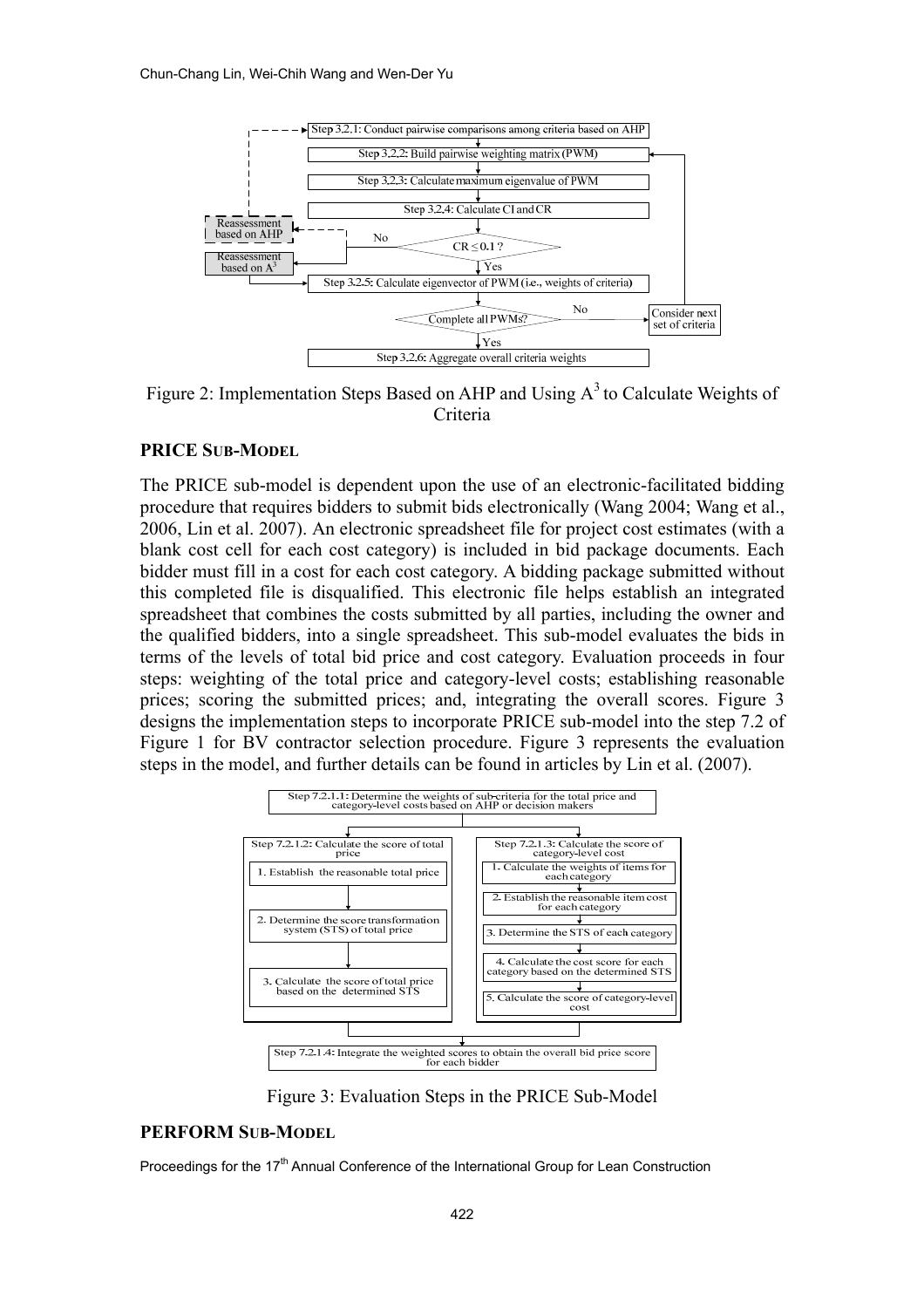The PERFORM sub-model is adopted to evaluate and quantify the expected performances based on bidder submission and oral presentations on the selection meeting for each bidder. Holt et al. (1994) employed the concept of relative index ranking in the multi-attribute analysis to assess the anticipated performance of bidders on cost, schedule and quality as the foundation for contractor selection. Hong Kong Housing Authority (1994) developed a performance assessment scoring system (PASS) to carry out the performance estimation. Alarcón and Mourgues (2002) proposed a general performance model for contractor selection using criterion items determined according to characteristics of project, client, and contractors. Therefore, referring to the concept of utility risk from Hatush and Skitmore (1998), Pongpeng and Liston (2003) and Georgy et al. (2005), we suggest a performance evaluation model for the application of utility function. First, performance level scale (PLS) is defined as shown in Table 1. Then through the utility function established according to the risk preference of selection committee, each evaluation criterion can be translated into performance utility value (PUV) as the performance scoring basis for each bidder.

Left of the Figure 4 shows the utility risk attitudes, where  $u_i(y_L)$  is the utility corresponding to the lowest PLS and  $u_i(v_H)$  is the utility corresponding to the highest PLS. The shape of the utility function, u(y), depicts the risk attitude of decision-maker. In this study, the straight-line function, used for risk-neutral attitude, is commonly employed in practical application. The evaluation steps included in this PERFORM sub-model are the following:

- 1. Determine the performance level scale (PLS). A ten-point Liker scale ranging from 1 to 9 is used to assess the performance criteria (Table 1).
- 2. Define the utility function of performance assessment (right of the Figure 4).  $u_i(y_i) = c_i y_i + d_i$ (1)

where  $c_i$  and  $d_i$  are constants equal to 10.

 $y_L$  (i.e. the lowest PLS) is 1 and  $u_i(y_L)$  is 20

 $y_H$  (i.e. the highest PLS) is 9 and  $u_i(y_H)$  is 100

- 3. Measure the PLS of each performance criterion for each bidder.
- 4. Calculate the expected utility value for each bidder.

| Table 1: Performance Level Scale for PERFORM Sub-Model |                                 |  |  |  |  |  |
|--------------------------------------------------------|---------------------------------|--|--|--|--|--|
| Performance (Meaning)                                  | level scale (Numerical rating)* |  |  |  |  |  |
| Very Negative                                          |                                 |  |  |  |  |  |
| Negative                                               |                                 |  |  |  |  |  |
| Neutral                                                |                                 |  |  |  |  |  |
| Very positive                                          |                                 |  |  |  |  |  |
| Extremely positive                                     |                                 |  |  |  |  |  |

 $\ast$  2, 4, 6, 8 are intermediate values.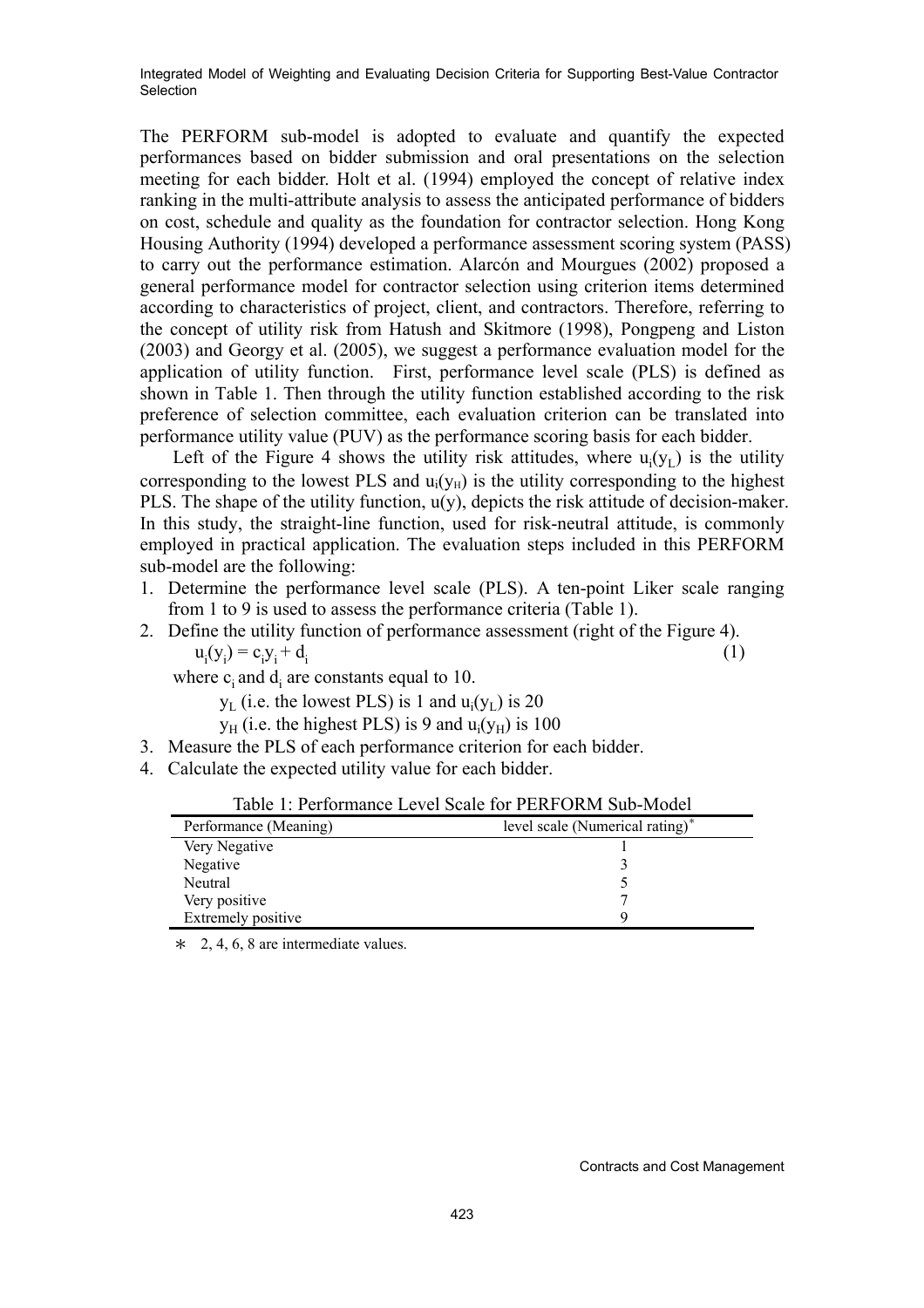

Figure 4: Utility Risk Attitudes and Single-Attitude Utility Function for the Measure of Contractor performance

# **RESEARCH METHODOLOGY**

In this study,  $A^3$ , PRICE sub-model and PERFORM sub-model establish an integrated model to facilitate the weightings of criteria and evaluations of tenders involved in the BV contractor selection process (dotted lines in Figure 1). The research methodology are defined and presented thereinafter. First, the  $A<sup>3</sup>$  method is used to determine the weightings of criteria as presented by step 3.2 in Figure 1 and sub-steps 3.2.1 to 3.2.6 in Figure 2 (Lin et al. 2008). A real world example to determine the weightings of the multiple criteria for a best value bid is described in the next section to demonstrate the applicability of the proposed A3. Secondary, considering the evaluations of tenders, the PRICE sub-model had been developed by Lin et al. (2007) to deal with the quantitative criterion, that is, the bid price assessment. This sub-model scores both the total bid price and the costs of cost categories (or bid items) submitted by each bidder shown as step 7.2.1 in Figure 1 and corresponding sub-steps in Figure 3. The PERFORM sub-model is proposed in this study and employed to quantify the expected performances of qualitative criteria (such as technology, quality, schedule and safety) for each bidder (Step 7.2.2 of Figure 1). Thirdly, the integrated model is applied in a real world public construction project in Taiwan to demonstrate the applicability of the proposed method in BV contractor selection procedure. Finally, lessons learned from this demonstrated case study were formulated as guidelines to support future applications.

#### **DEMONSTRATED CASE STUDY**

#### **PROJECT BACKGROUND**

The case project, National Laboratory Animal Center construction project, is located in Southern Taiwan and it is to construct a high-tech laboratory facility to raise laboratory animals. The facility is a five-floor reinforcement concrete (RC) building plus two underground floors. Total floor area is about  $15,992 \text{ m}^2$ . The construction budget is about USD \$18 million. The project duration is 450 calendar days. The project consists of three main construction components, including: (1) civil and building (C&B) construction; mechanical, electrical, and plumbing (MEP) works; and (3) specific pathogen free (SPF) construction. Because of such high project complexity, the BV tendering method was adopted for contractor selection.

#### **MEMBERS OF SELECTION COMMITTEE**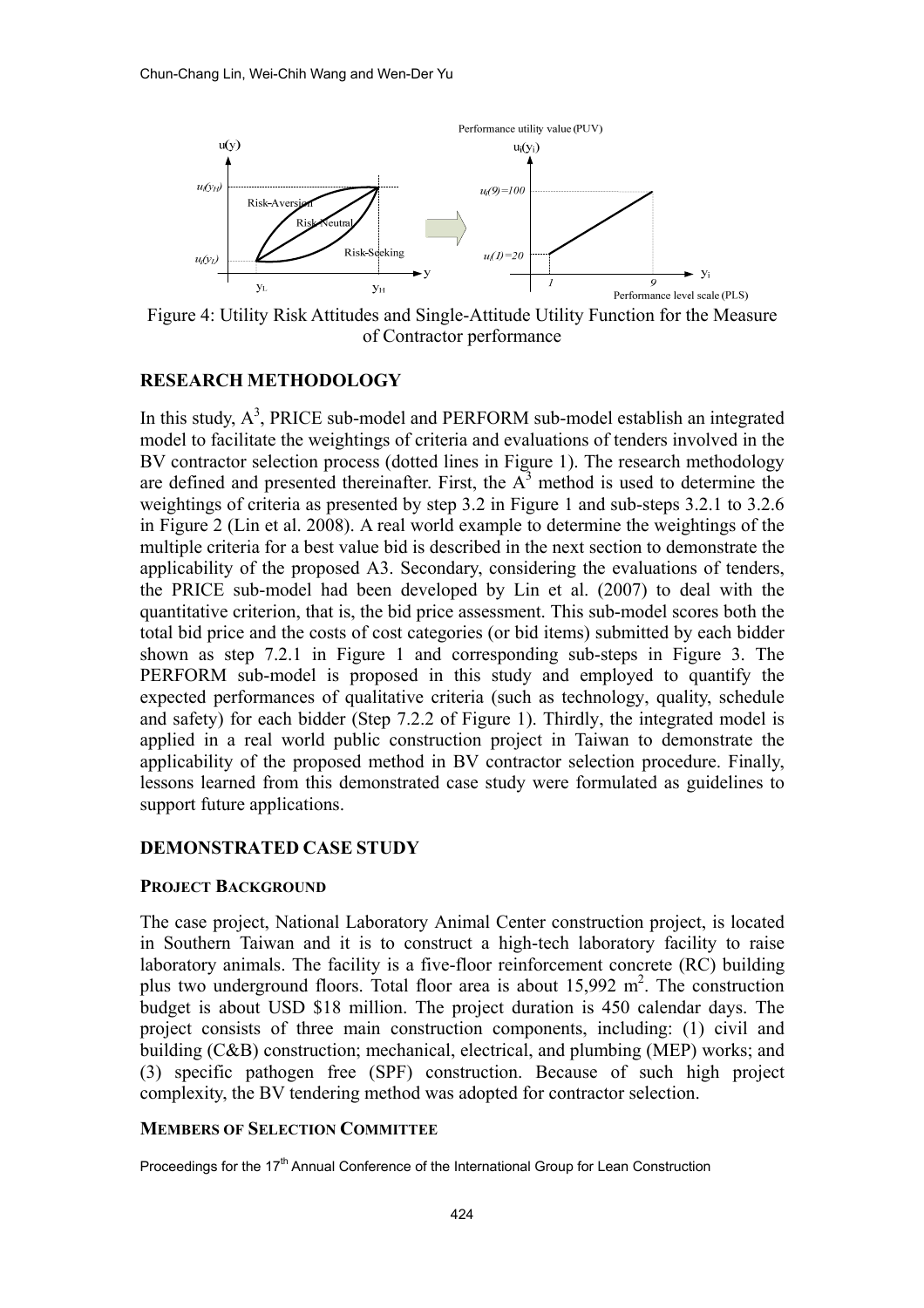To alleviate the influence of individual members, the project owner accepted the task force's suggestion to set a largest committee of 17 members who possessed the C&B, MEP, or SPF expertise required by this project. Notably, only 14 members were involved in selection evaluations because three members were unable to attend those selection meetings due to their tight schedule. Among these 14 members, three members were from C&B domain (specific background: architectural design and construction management), five members were from MEP domain (specific background: HVAC, electrical engineering, and industrial safety), and six members were from SPF domain (specific background: animal laboratory researchers) were involved in selection evaluations. All of these members were either from academia or government agencies.

#### **EVALUATION CRITERIA**

The hierarchy determined by the committee is shown as Figure 5, consisted of one level-one criterion: overall score; and four level-two criteria: bid price (criterion 1), technical (criterion 2), organization (criterion 3), and question and answer (Q&A; criterion 4). Besides, three level-two criteria (i.e., bid price, technical, and organization) were further broken down into sub-criteria. The *bid price* criterion included two level-three criteria: total bid price (criterion 1.1) and item bid prices (criterion 1.2). The *technical* criterion included three level-three criteria, namely: *C&B*, *MEP*, and *SPF*. The *organization* criterion consists of three level-three criteria, including integration ability (*integration*), joint contract experience (*experience*), and team member reputation (*reputation*). Moreover, the *C&B* (criterion 2.1) and *MEP* (criterion 2.2) consist of six level-four criteria, namely: quality assurance (*QA*), schedule planning and control capabilities (*schedule*), product specification (*SPEC*), construction management capability (*CM*), safety and environmental protection (*S&E*), and past feat (*Feat*). And the *SPF* (criterion 2.3) includes seven level-three criteria: QA, schedule, SPEC, S&E, perform, subcontractor management capability (*S. C.*), and service post installation (*service*). Subsequently, the committee determined the weightings of these criteria for each level of the hierarchy as shown in Table 2.



Figure 5: Hierarchy of Criteria Applied in AHP and  $A<sup>3</sup>$ 

Contracts and Cost Management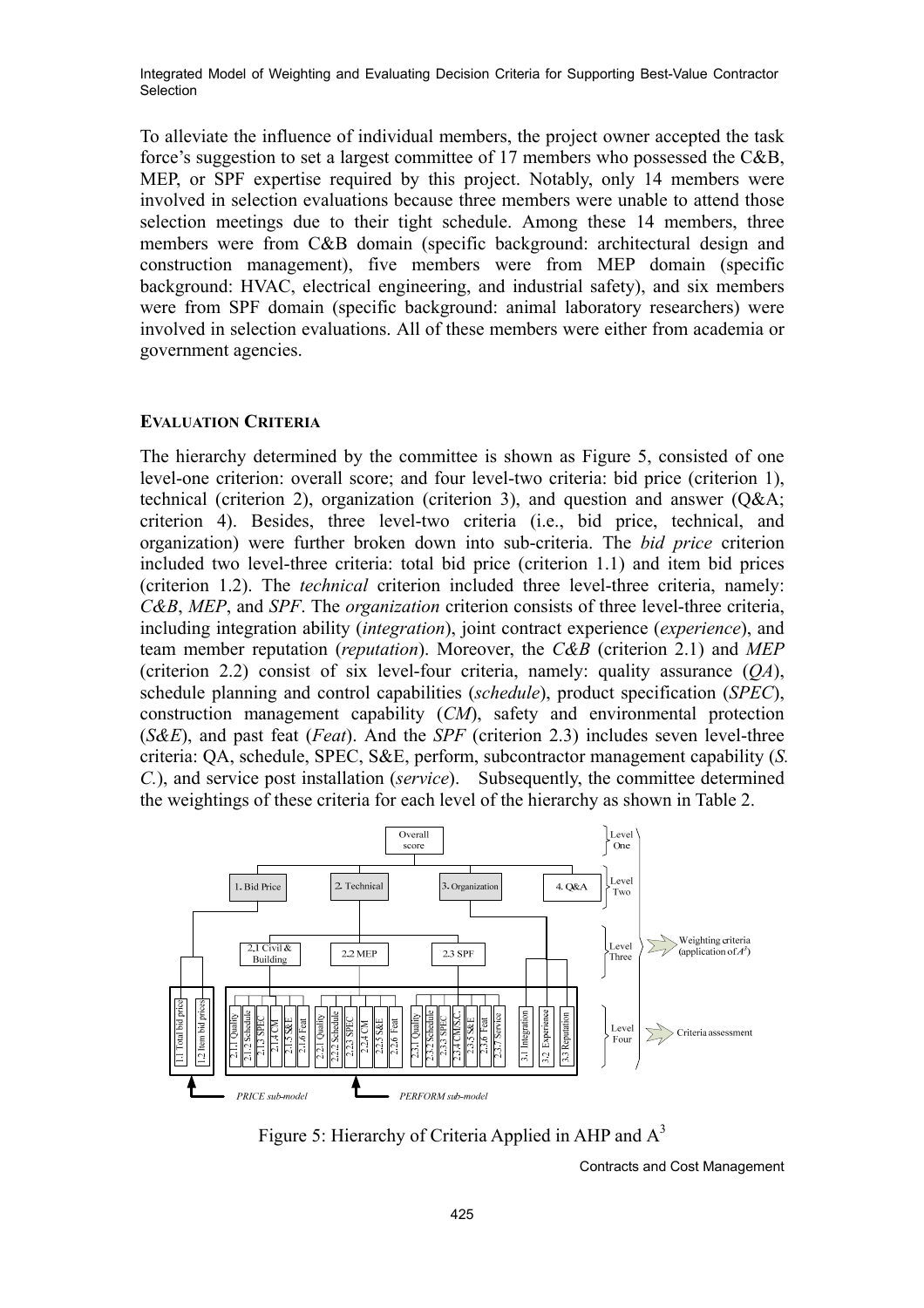#### **RESULTS OF CONTRACTOR SELECTION**

Only two bidders, namely bidders A and B, bid for this case project. After reviewing the bidder submissions, auditing their oral presentations, and clarifying questions via Q&A, except the bid price criterion, the committee is assumed to execute performance evaluation for the 22 criteria at the bottom level (i.e., level-four criteria) of the decision hierarchy for each bidder. The overall score of a bidder is calculated by aggregating the weighted score of each criterion at the bottom level. Table 2 illustrates the demonstrated scoring outcome including the average weightings of each level-criterion, average and weighted scores of criteria at the bottom level and overall score for each bidder when applying the  $A<sup>3</sup>$ , PRICE and PERFORM model. This approach suggests the same result with the actual practice, namely, bidder B is identified as the best value bidder. Further details can be found in articles by Lin et al. (2008).

|                      | Average weightings of criteria |         |         | Average scores of criteria |                   |                                   |          | Weighted scores |          |
|----------------------|--------------------------------|---------|---------|----------------------------|-------------------|-----------------------------------|----------|-----------------|----------|
| Criteria             | $A^3$ method                   |         |         |                            |                   | PRICE sub-model PERFORM sub-model |          | (Finial scores) |          |
|                      | Level 2                        | Level 3 | Level 4 |                            | bidder A bidder B | bidder A                          | bidder B | bidder A        | bidder B |
| 1. Bid price         | 0.113                          |         |         |                            |                   |                                   |          |                 |          |
| 1.1 Total bid price  |                                |         | 0.078   | 96.356                     | 96.554            |                                   |          | 7.516           | 7.531    |
| 1.2 Item bid prices  |                                |         | 0.035   | 85.804                     | 86.687            |                                   |          | 3.003           | 3.034    |
| 2. Technical         | 0.547                          |         |         |                            |                   |                                   |          |                 |          |
| $2.1 \text{ } C\&B$  |                                | 0.109   |         |                            |                   |                                   |          |                 |          |
| 2.1.1 Quality        |                                |         | 0.023   |                            |                   | 75.00                             | 80.00    | 1.725           | 1.840    |
| 2.1.2 Schedule       |                                |         | 0.026   |                            |                   | 80.00                             | 81.67    | 2.080           | 2.123    |
| 2.1.3 SPEC           |                                |         | 0.022   |                            |                   | 80.00                             | 78.33    | 1.760           | 1.723    |
| $2.1.4 \text{ CM}$   |                                |         | 0.018   |                            |                   | 81.67                             | 83.33    | 1.470           | 1.500    |
| 2.1.5 SAE            |                                |         | 0.007   |                            |                   | 81.67                             | 81.67    | 0.572           | 0.572    |
| $2.1.6$ Feat         |                                |         | 0.013   |                            |                   | 80.00                             | 86.67    | 1.040           | 1.127    |
| $2.2$ MEP            |                                | 0.206   |         |                            |                   |                                   |          |                 |          |
| 2.2.1 Quality        |                                |         | 0.047   |                            |                   | 76.67                             | 78.33    | 3.603           | 3.682    |
| 2.2.2 Schedule       |                                |         | 0.042   |                            |                   | 83.33                             | 83.33    | 3.500           | 3.500    |
| 2.2.3 SPEC           |                                |         | 0.056   |                            |                   | 75.00                             | 80.00    | 4.200           | 4.480    |
| 2.2.4 CM             |                                |         | 0.025   |                            |                   | 75.00                             | 76.67    | 1.875           | 1.917    |
| 2.2.5 S&E            |                                |         | 0.015   |                            |                   | 75.00                             | 83.33    | 1.125           | 1.250    |
| 2.2.6 Feat           |                                |         | 0.021   |                            |                   | 83.33                             | 83.33    | 1.750           | 1.750    |
| $2.3$ SPF            |                                | 0.232   |         |                            |                   |                                   |          |                 |          |
| 2.3.1 Quality        |                                |         | 0.043   |                            |                   | 78.33                             | 83.33    | 3.368           | 3.583    |
| 2.3.2 Schedule       |                                |         | 0.032   |                            |                   | 83.33                             | 81.67    | 2.667           | 2.613    |
| 2.3.3 SPEC           |                                |         | 0.068   |                            |                   | 75.00                             | 80.00    | 5.100           | 5.440    |
| 2.3.4 CM/S.C.        |                                |         | 0.014   |                            |                   | 85.00                             | 81.67    | 1.190           | 1.143    |
| 2.3.5 SAE            |                                |         | 0.022   |                            |                   | 75.00                             | 80.00    | 1.650           | 1.760    |
| 2.3.6 Feat           |                                |         | 0.027   |                            |                   | 81.67                             | 81.67    | 2.205           | 2.205    |
| 2.3.7 Service        |                                |         | 0.026   |                            |                   | 81.67                             | 80.00    | 2.123           | 2.080    |
| 3. Organization      | 0.281                          |         |         |                            |                   |                                   |          |                 |          |
| 3.1 Integration      |                                |         | 0.120   |                            |                   | 85.00                             | 83.33    | 10.200          | 10.000   |
| 3.2 Experience       |                                |         | 0.041   |                            |                   | 83.33                             | 83.33    | 3.417           | 3.417    |
| 3.3 Reputation       |                                |         | 0.120   |                            |                   | 80.00                             | 81.67    | 9.600           | 9.800    |
| 4. Q&A               | 0.059                          |         |         |                            |                   | 88.33                             | 86.67    | 5.212           | 5.113    |
| <b>Overall score</b> | 1.000                          |         |         |                            |                   |                                   |          | 81.951          | 83.184   |

Table 2: The Scoring Outcome of Case Study when Applying the A3, PRICE and PERFORM Model

# **LESSONS LEARNED**

After conducting the demonstrated case study, several lessons corresponding to practitioners' major concerns of using the integrated approach by  $A<sup>3</sup>$ , PRICE and PERFORM are presented in two aspects: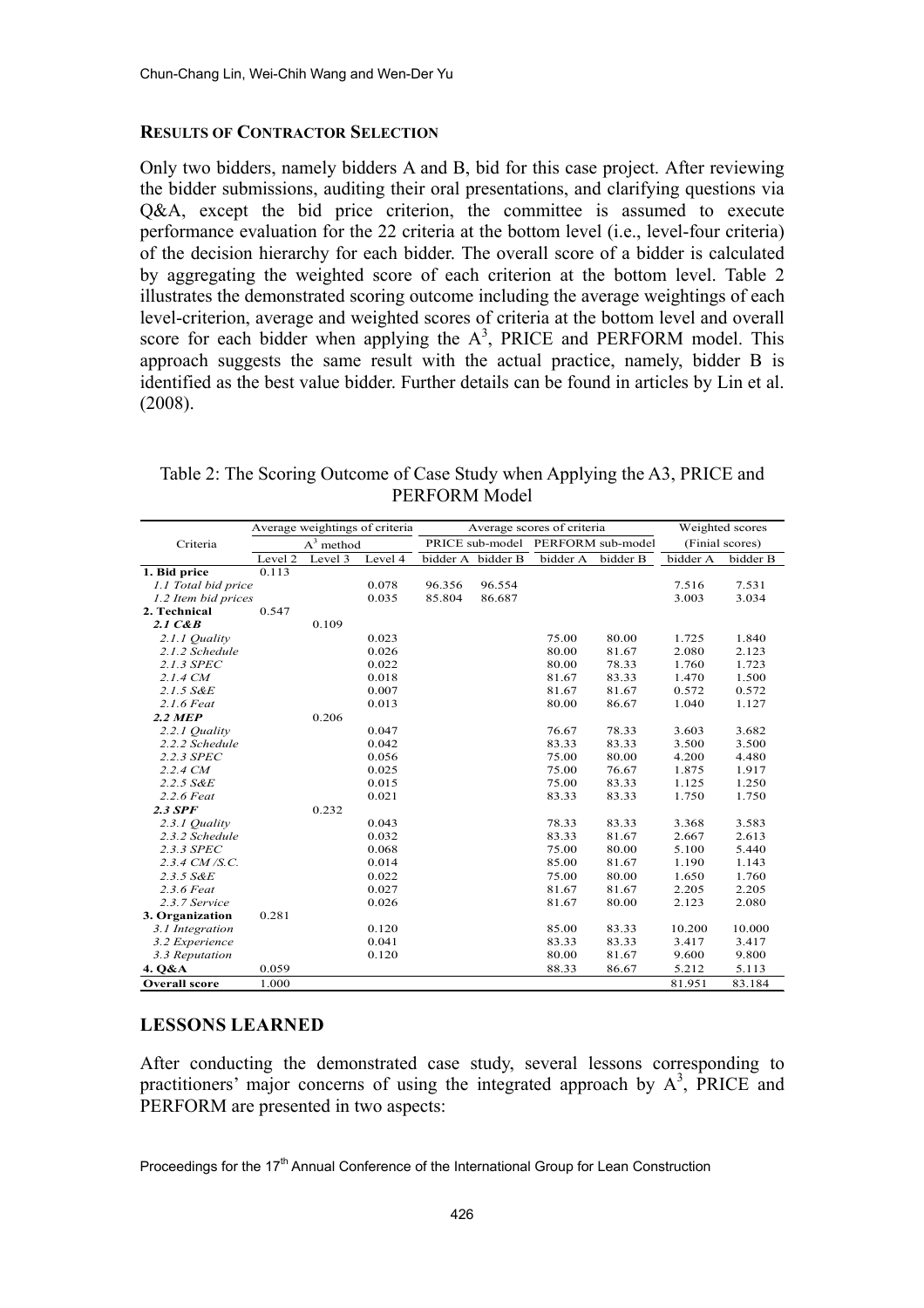- The legality of  $A^3$ , PRICE and PERFORM implementation procedure: Implementing the  $A<sup>3</sup>$  to weight the criteria and using the PRICE and PERFORM to evaluate the criteria can meet the legal requirements of Taiwan's government procurement law (GPL). However, the following three tasks should be carefully performed: (1) the determined criteria weights and the evaluation procedure for PRICE and PERFORM must be enclosed in the publicized tendering documents (step 4 in Figure 1) for ensuring the tendering procedure to be fair and transparent to all potential bidders*.* (2) If A3 , PRICE and PERFORM are applied, required data, parameters and formula should be collected in the formal meeting(s), again for claiming the openness and fairness of the tendering procedure. (3) All  $A<sup>3</sup>$ implementation materials should be formally documented.
- Implementation time for  $A^3$  procedure: For  $A^3$  approach, the initial PWMs obtained from the first assessment of the AHP is automatically reassessed when  $CR$  exceeds 0.10. Therefore, to ensure the legality and fairness of  $A<sup>3</sup>$  procedure it must be accomplished before finishing the tendering documents. Furthermore, during the course of this study, it is also identified that implementation time for  $A<sup>3</sup>$  should be kept as short as possible to avoid too many selection meetings required.

# **CONCLUSION**

This paper has accomplished a demonstrated case study of applying the integrated model to facilitate the weightings and evaluations of the criteria involved in the BV contractor selection process in a real-world public construction project in Taiwan. This empirical study has showed that the practitioners' concerns of selecting appropriate contractor can be resolved. That is, first, an operation-level AHP-based procedure (i.e.,  $A<sup>3</sup>$ ) has been developed to determine the criteria weightings and to meet Taiwan's legal requirements. Second, the direct quantitative evaluation method (i.e., PRICE) that rather than only focuses on the total bid price level also assesses the reasonability of the bid price allocated to each cost category has been successfully applied to four real-world projects. And third, the proposed performance-utility model (i.e., PERFORM) has been employed to quantify the expected performances of qualitative criteria. Moreover, we also observed from the demonstrated case study that members from technical domain are very importance for the selection committee because they are usually the main decision maker for the BV contractor selection process. Therefore, a strategy to include experts from as many domains with different background conforming to project characteristics in the selection committee is suggested. However, the lessons learned from this demonstrated case study provide a useful guideline of applying this integrated model to future projects applications. The advantages of our proposed method include: (1) be able to quantify the expected performances; (2) be verified applicable to real-world public contraction projects in Taiwan. Finally, our future research tasks will be emphasized to develop a Multiple Criteria Decision Support System (MCDSS) for the BV contractor selection process with the modified performance utility function.

# **ACKNOWLEDGEMENTS**

Contracts and Cost Management The authors would like to thank the Ministry of Education of Taiwan via the Aim for the Top University (MOU-ATU) program for financially supporting this research. The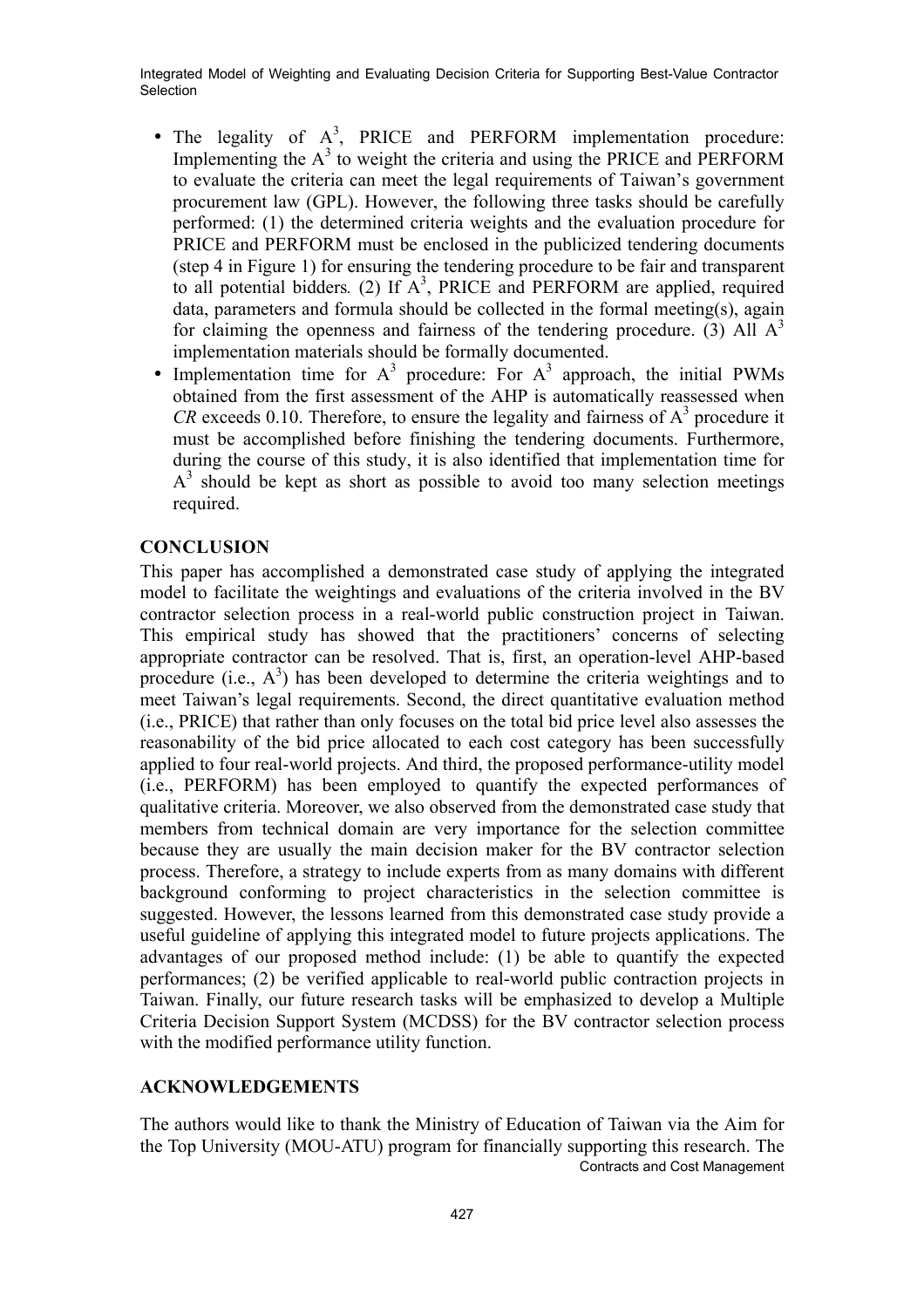National Laboratory Animal Center (NLAC) and the committee members of the case project are also appreciated for their collaboration.

## **REFERENCE**

- Alarcón, L. F. and Mourgues, C. (2002). Performance modeling for contractor selection, *Journal of Management in Engineering*, *ASCE*, 18 (2), pp.52-60.
- Al-Harbi, K. A. S., Application of the AHP in project management, *International Journal of Project Management,* 19, pp.19-27 (2001).
- Anagnostopoulos, K. P. and Vavatsikos, A. P. (2006). An AHP model for construction contractor prequalification, *Operational Research an International Journal*, 6 (3), pp.218-229.
- Bertolini, M., Braglia, M. and Carmignani, G. (2006). Application of the AHP methodology in making a proposal for a public work contract, *International Journal of Project Management*, 24, pp.422-430.
- El-Sawalhi, N., Eaton, D. and Rustom, R., Contractor pre-qualification model: State-of-the-art, *International Journal of Project Management*, 25 (5), pp. 465-474 (2007).
- Fong, S. W. and Choi, K. Y. (2000). Final contractor selection using the analytical hierarchy process, *Construction Management and Economics*, 18, pp.547-557.
- Georgy, M. E., Chang, L. M. and Zhang, L. (2005). Utility-function model for engineering performance assessment, *Journal of Construction Engineering and Management*, *ASCE*, 131 (5), pp.558-568.
- Hatush, Z. and Skitmore M. (1998). Contractor selection using multicriteria utility theory: an additive model, *Building and Environment*, 33 (2), pp.105-115.
- Hsieh, T. Y., Lu, S. T. and Tzeng, G. H., Fuzzy MCDM approach for planning and design tender selection in public office buildings, *International Journal of Project Management*, 22, pp.573-584 (2004).
- Holt, G. D., Olomolaiye, P. O. and Harris, F. C., Evaluating performance potential in the selection of construction contractors, *Engineering, Construction and Architectural Management* , 1(1), 29-50 (1994).
- Hong Kong Housing Authority, *PASS. Performance Assessment Scoring System*, Housing Department, Hong Kong Housing Authority (1994).
- Kahraman, C., Cbeci, U. and Ulukan, Z., Multi-criteria supplier selection using fuzzy AHP, *Logistics Information Management*, 16 (6), pp.382-394 (2003).
- Kumaraswamy, M. M. (1996). Contractor evaluation and selection: a Hong Kong perspective, *Building and Environment*, 31 (3), pp.273-282.
- Lin, C. C., Wang, W. C., and Yu, W. D. (2008). "Improving Multiple Criteria Decision-Making in Construction via an Adaptive AHP Approach  $(A^3)$ ," Automation in Construction, 17 (2), pp. 180-187.
- Lin, C. C. (2008). Models of contractor selection and bid price evaluation for most advantageous tendering method, PhD dissertation, Department of Civil Engineering, National Chiao Tung University, Taiwan.
- Lin, C. C., Wang, W. C. and Yang, J. B., Evaluating bid item prices to support contractor selection – a case study, *Journal of the Chinese Institute of Engineers,*  30 (4), pp. 765-771 (2007).
- Li, Y., Nie, X. and Chen, S. (2007). Fuzzy approach to prequalifying construction contractors, *Journal of Construction Engineering and Management*, *ASCE*, 133

Proceedings for the 17<sup>th</sup> Annual Conference of the International Group for Lean Construction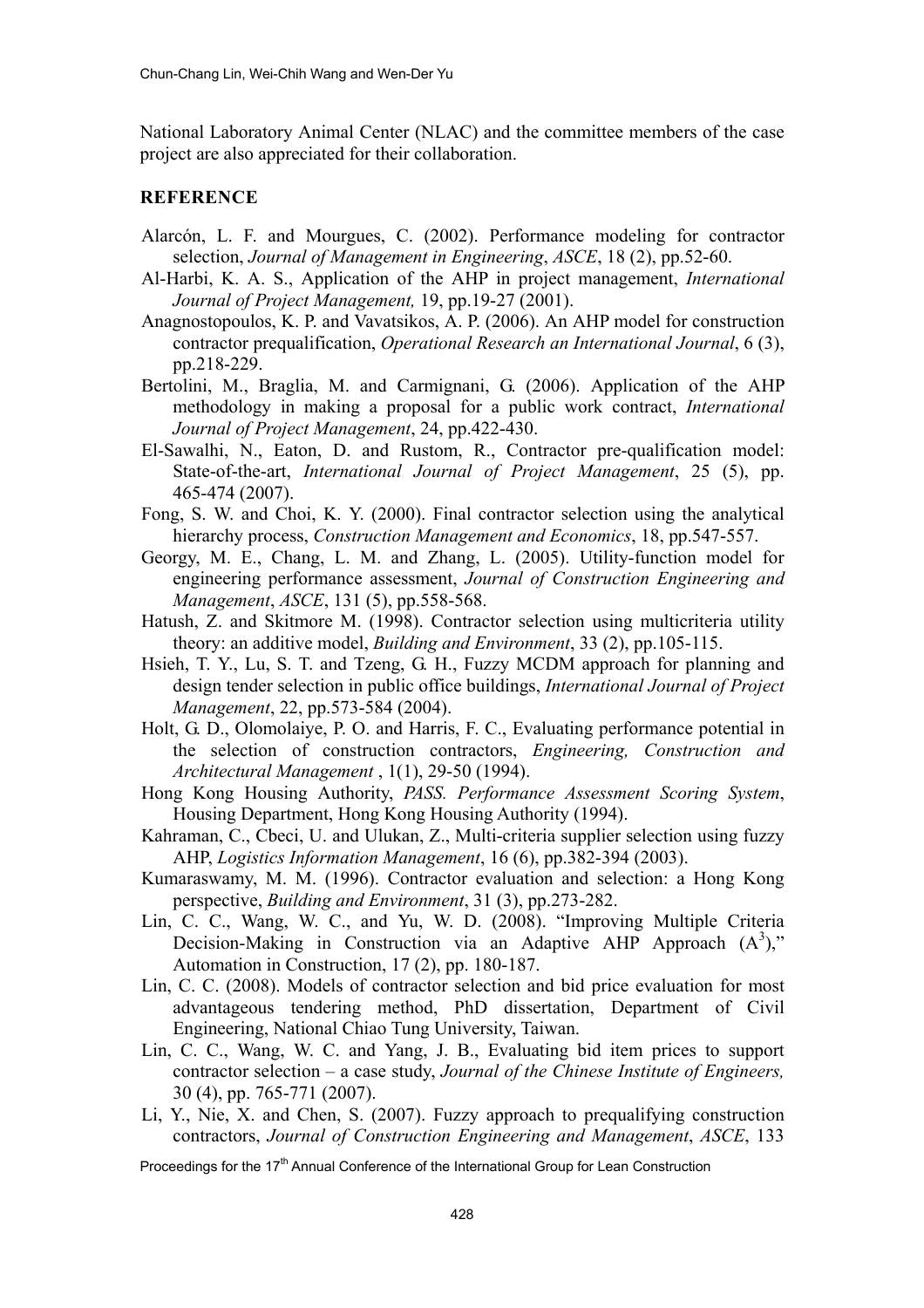(1), pp.40-49.

- Maturana, S., Alarcón, L. F., Gazmuri, P. and Vrsalovic, M. (2007). On-Site Subcontractor Evaluation Method Based on Lean Principles and Partnering Practices, *Journal of Management in Engineering*, *ASCE*, 23 (2), pp.67-74.
- PCC, 1998, Government Procurement Law. Public Construction Commission, Executive Yuan, Taiwan. (http://www.pcc.gov.tw/; 2006/10/21)
- PCC, 2000, Regulations for evaluation of the most advantageous tender (in Chinese), Public Construction Commission, Executive Yuan, Taiwan. (http://www.pcc.gov.tw/; 2006/10/21).
- Pongpeng, J. and Liston, J. (2003). TenSeM: a multicriteria and multidecision-makers model in tender evaluation, *Construction Management and Economics*, 21, pp. 21-30.
- Singh, D. and Tiong, R. L. K. (2005). A fuzzy decision framework for contractor selection, *Journal of Construction Engineering and Management*, *ASCE*, 131 (1), pp.62-70.
- Wang, W. C., 2004, "Electronic-based procedure for managing unbalanced bids," *Journal of Construction Engineering and Management*, 130 (3), pp. 455-460.
- Wang, W. C., Wang, H. H., Lai, Y. T., and Li, J. C., 2006, "Unit-price-based model for evaluating competitive bids, *International Journal of Project Managemen*t, 24 (2), pp. 156-166.
- Yang, J. B. and Wang, W. C. (2003), "Contractor selection by the most advantageous tendering approach in Taiwan," *Journal of the Chinese Institute of Engineers*, 26 (3), 381-387.